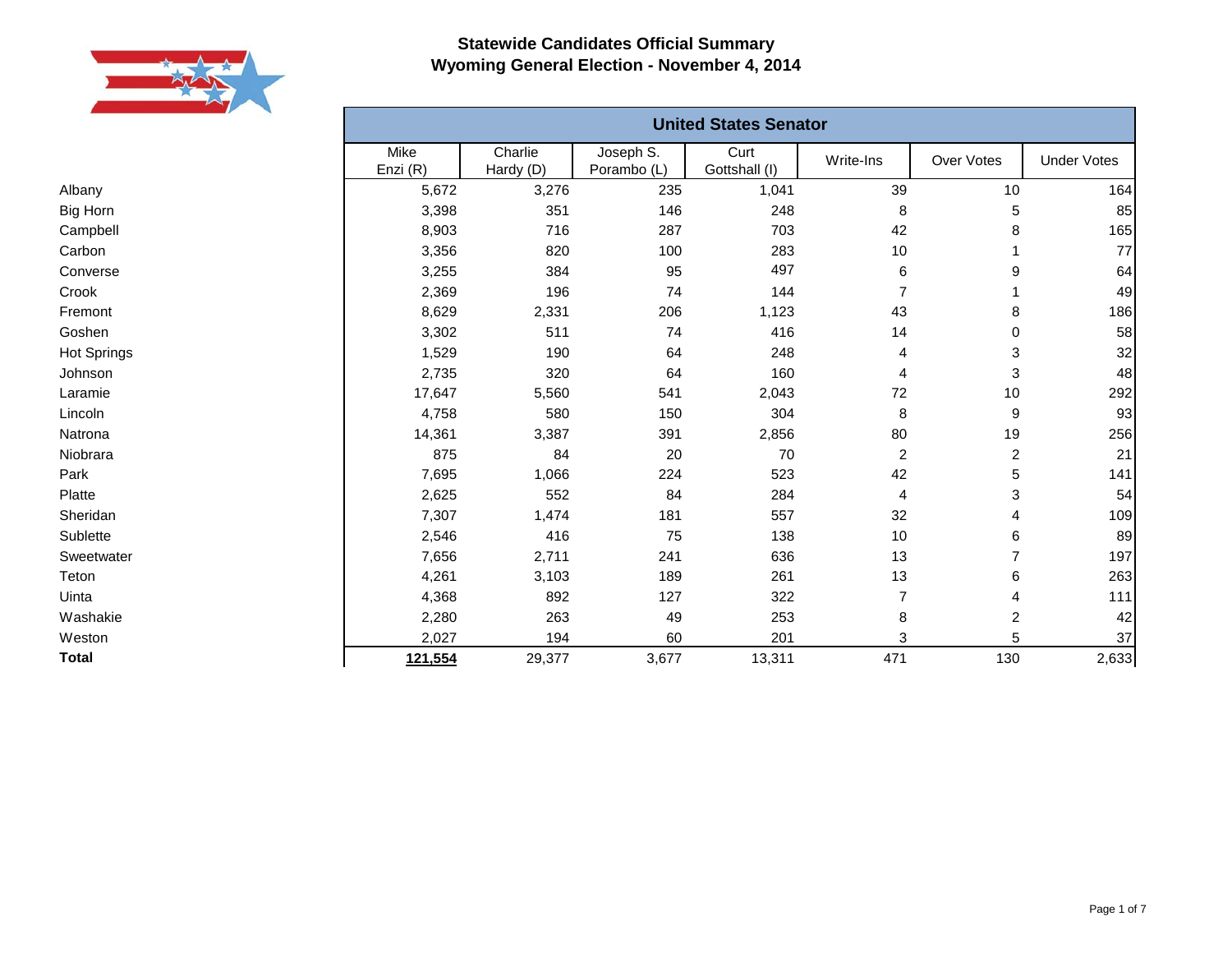

Albany Big Horn Campbell Carbon Converse Crook Fremont Goshen Hot Springs Johnson Laramie Lincoln Natrona Niobrara Park Platte Sheridan Sublette Sweetwater Teton Uinta Washakie Weston **Total**

|                       |                        |                         | <b>United States Representative</b> |                           |                  |                    |
|-----------------------|------------------------|-------------------------|-------------------------------------|---------------------------|------------------|--------------------|
| Cynthia<br>Lummis (R) | Richard<br>Grayson (D) | Richard<br>Brubaker (L) | Daniel Clyde<br>Cummings (C)        | Write-Ins                 | Over Votes       | <b>Under Votes</b> |
| 5,131                 | 4,099                  | 476                     | 279                                 | 62                        | 14               | 376                |
| 3,175                 | 442                    | 175                     | 271                                 | $\ensuremath{\mathsf{3}}$ | 30               | 145                |
| 8,393                 | 1,083                  | 420                     | 536                                 | 11                        | 21               | 360                |
| 3,061                 | 1,054                  | 183                     | 160                                 | 3                         | $\overline{7}$   | 179                |
| 3,085                 | 601                    | 215                     | 240                                 | 4                         | 31               | 134                |
| 2,312                 | 234                    | 104                     | 110                                 | 3                         | 4                | 73                 |
| 7,975                 | 3,017                  | 655                     | 406                                 | 16                        | 24               | 433                |
| 3,167                 | 753                    | 136                     | 188                                 | $\overline{7}$            | 5                | 119                |
| 1,451                 | 299                    | 119                     | 93                                  | 5                         | 7                | 96                 |
| 2,593                 | 426                    | 109                     | 90                                  | 4                         | $\overline{7}$   | 105                |
| 16,449                | 6,936                  | 1,089                   | 850                                 | 80                        | 13               | 748                |
| 4,603                 | 705                    | 171                     | 243                                 | 11                        | 41               | 128                |
| 13,335                | 4,974                  | 999                     | 1,122                               | 76                        | 74               | 770                |
| 843                   | 109                    | 28                      | 57                                  | $\mathbf 0$               | $\mathbf{1}$     | 36                 |
| 7,161                 | 1,445                  | 337                     | 468                                 | 20                        | 11               | 254                |
| 2,452                 | 703                    | 131                     | 229                                 | $\overline{c}$            | $\overline{7}$   | 82                 |
| 6,740                 | 2,023                  | 331                     | 258                                 | 31                        | 10               | 271                |
| 2,392                 | 489                    | 128                     | 107                                 | $\overline{2}$            | $\boldsymbol{9}$ | 153                |
| 6,968                 | 2,985                  | 549                     | 445                                 | 19                        | 34               | 461                |
| 3,478                 | 3,694                  | 333                     | 111                                 | 31                        | $\boldsymbol{9}$ | 440                |
| 4,184                 | 1,016                  | 211                     | 235                                 | 6                         | 3                | 176                |
| 2,121                 | 446                    | 134                     | 112                                 | $\overline{c}$            | 5                | 77                 |
| 1,969                 | 270                    | 79                      | 139                                 | 0                         | 3                | 67                 |
| 113,038               | 37,803                 | 7,112                   | 6,749                               | 398                       | 370              | 5,683              |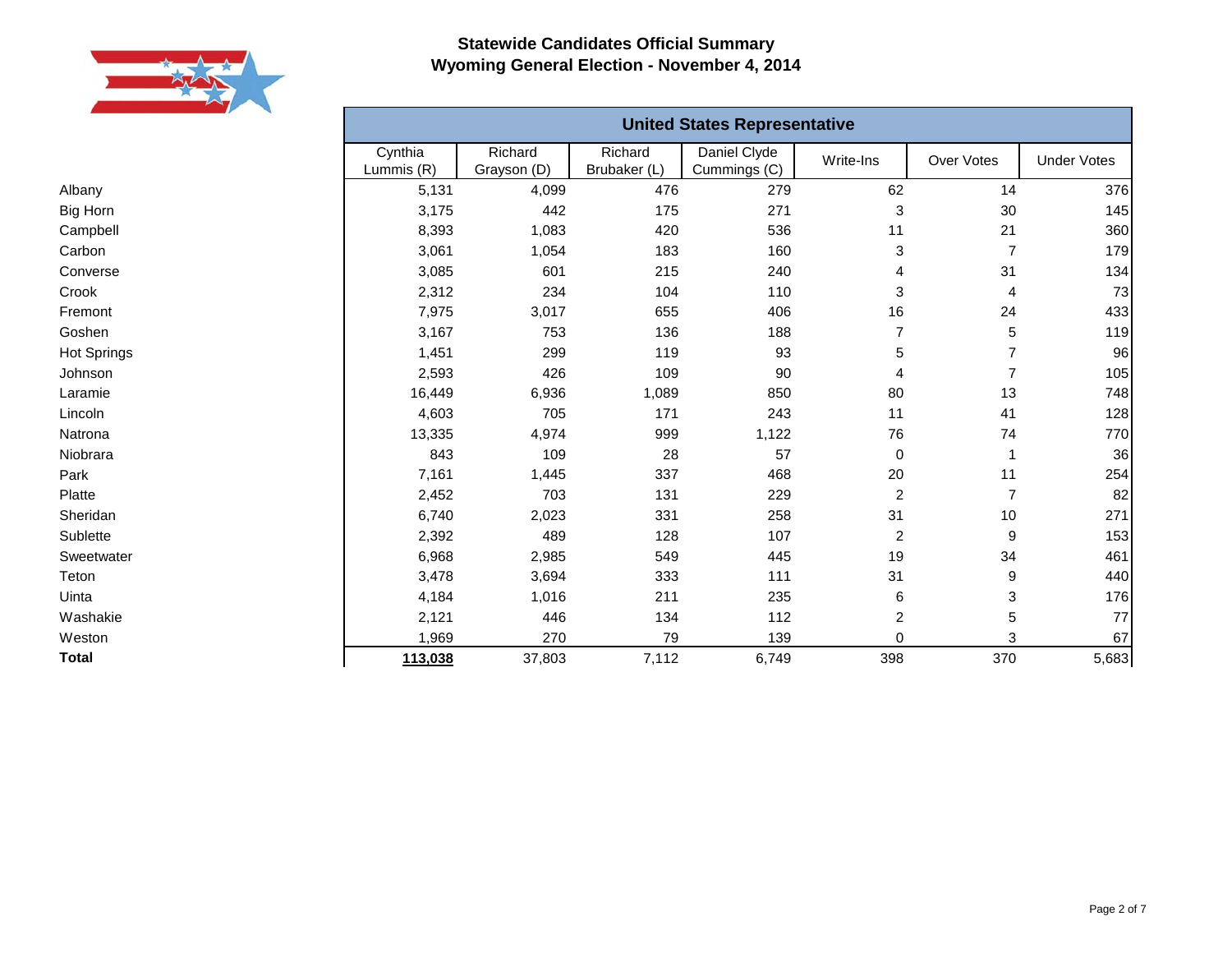

|                 |                    |                   |                    | <b>Governor</b>  |           |                         |                    |
|-----------------|--------------------|-------------------|--------------------|------------------|-----------|-------------------------|--------------------|
|                 | Matt<br>Mead $(R)$ | Pete<br>Gosar (D) | Dee<br>Cozzens (L) | Don<br>Wills (I) | Write-Ins | Over Votes              | <b>Under Votes</b> |
| Albany          | 4,520              | 4,885             | 215                | 386              | 325       | $\sqrt{3}$              | 103                |
| <b>Big Horn</b> | 2,717              | 545               | 385                | 214              | 232       | 3                       | 145                |
| Campbell        | 7,667              | 1,267             | 242                | 722              | 694       |                         | 231                |
| Carbon          | 2,948              | 1,164             | 87                 | 185              | 155       |                         | 107                |
| Converse        | 2,572              | 823               | 79                 | 344              | 382       | 1                       | 109                |
| Crook           | 1,970              | 304               | 73                 | 193              | 215       | 2                       | 83                 |
| Fremont         | 6,655              | 4,126             | 221                | 523              | 687       | 3                       | 311                |
| Goshen          | 2,494              | 1,066             | 117                | 351              | 224       |                         | 122                |
| Hot Springs     | 1,155              | 536               | 73                 | 173              | 71        | 2                       | 60                 |
| Johnson         | 2,179              | 812               | 51                 | 156              | 90        | $\overline{\mathbf{c}}$ | 44                 |
| Laramie         | 14,270             | 7,780             | 626                | 1,251            | 1,876     | 3                       | 359                |
| Lincoln         | 4,045              | 867               | 148                | 426              | 281       | $\overline{\mathbf{c}}$ | 133                |
| Natrona         | 12,454             | 5,796             | 358                | 1,390            | 1,072     | 7                       | 273                |
| Niobrara        | 579                | 167               | 27                 | 83               | 180       | 0                       | 38                 |
| Park            | 6,163              | 1,518             | 373                | 990              | 417       | 14                      | 221                |
| Platte          | 1,857              | 915               | 85                 | 283              | 384       | $\pmb{0}$               | 82                 |
| Sheridan        | 6,400              | 2,311             | 153                | 457              | 208       | 2                       | 133                |
| Sublette        | 1,757              | 968               | 52                 | 198              | 234       | $\overline{c}$          | 69                 |
| Sweetwater      | 6,431              | 3,857             | 243                | 541              | 205       | $\overline{7}$          | 177                |
| Teton           | 3,998              | 3,573             | 115                | 192              | 60        | 3                       | 155                |
| Uinta           | 3,251              | 1,620             | 168                | 396              | 258       | 1                       | 137                |
| Washakie        | 2,041              | 500               | 102                | 121              | 79        | $\pmb{0}$               | 54                 |
| Weston          | 1,577              | 352               | 47                 | 320              | 161       | $\overline{2}$          | 68                 |
| <b>Total</b>    | 99,700             | 45,752            | 4,040              | 9,895            | 8,490     | 62                      | 3,214              |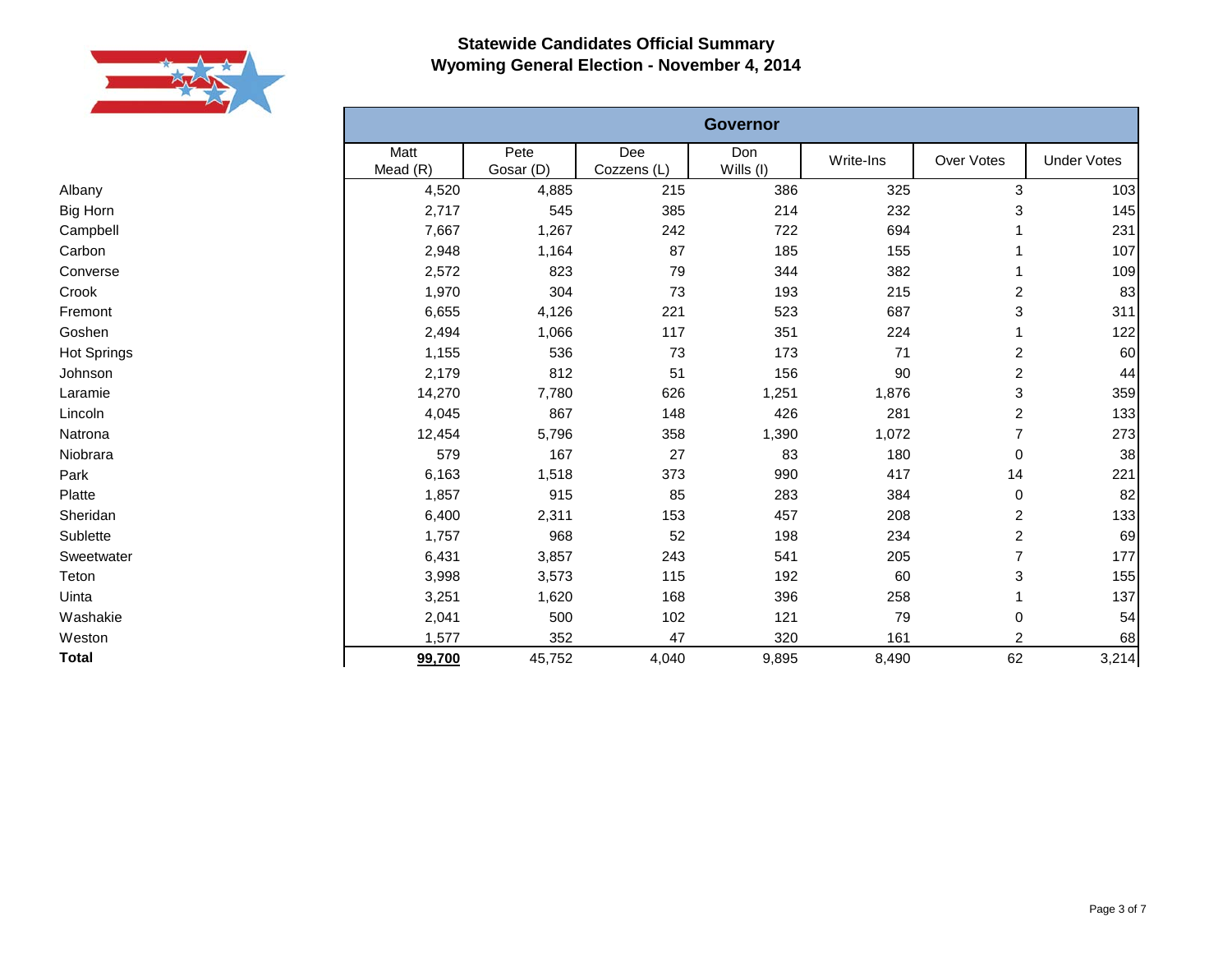

Albany Big Horn Campbell Carbon Converse Crook Fremont Goshen Hot Springs Johnson Laramie Lincoln Natrona Niobrara Park Platte Sheridan Sublette Sweetwater Teton Uinta Washakie Weston **Total**

|                  |                   | <b>Secretary of State</b> |                |                         |                    |
|------------------|-------------------|---------------------------|----------------|-------------------------|--------------------|
| Ed<br>Murray (R) | Kit<br>Carson (L) | Jennifer<br>Young (C)     | Write-Ins      | Over Votes              | <b>Under Votes</b> |
| 6,316            | 1,555             | 986                       | 136            | $\pmb{0}$               | 1,444              |
| 2,930            | 265               | 748                       | 8              | 1                       | 289                |
| 8,429            | 724               | 951                       | 20             | 1                       | 699                |
| 3,212            | 508               | 570                       | 10             | 0                       | 347                |
| 3,254            | 301               | 510                       | 6              | $\mathbf 0$             | 239                |
| 2,161            | 209               | 261                       | 4              | 0                       | 205                |
| 8,646            | 1,276             | 1,319                     | 36             | 3                       | 1,246              |
| 3,132            | 286               | 686                       | 25             | 1                       | 245                |
| 1,459            | 186               | 256                       | 10             | $\overline{\mathbf{c}}$ | 157                |
| 2,653            | 208               | 233                       | 8              | 0                       | 232                |
| 18,411           | 2,872             | 2,893                     | 217            | 9                       | 1,763              |
| 4,281            | 477               | 747                       | 11             | 3                       | 383                |
| 15,101           | 1,968             | 2,585                     | 119            | 13                      | 1,564              |
| 822              | 66                | 116                       | $\overline{7}$ | $\,0\,$                 | 63                 |
| 7,112            | 732               | 1,001                     | 39             | $\,0\,$                 | 812                |
| 2,548            | 343               | 503                       | 12             | 4                       | 196                |
| 7,038            | 1,015             | 816                       | 38             | 3                       | 754                |
| 2,393            | 237               | 277                       | 14             | 1                       | 358                |
| 7,311            | 1,514             | 1,499                     | 50             | $\overline{\mathbf{c}}$ | 1,085              |
| 4,418            | 1,226             | 529                       | 64             | 3                       | 1,856              |
| 4,010            | 485               | 890                       | 20             | $\,0\,$                 | 426                |
| 2,247            | 214               | 262                       | 4              | $\pmb{0}$               | 170                |
| 1,888            | 191               | 280                       | 1              |                         | 166                |
| 119,772          | 16,858            | 18,918                    | 859            | 47                      | 14,699             |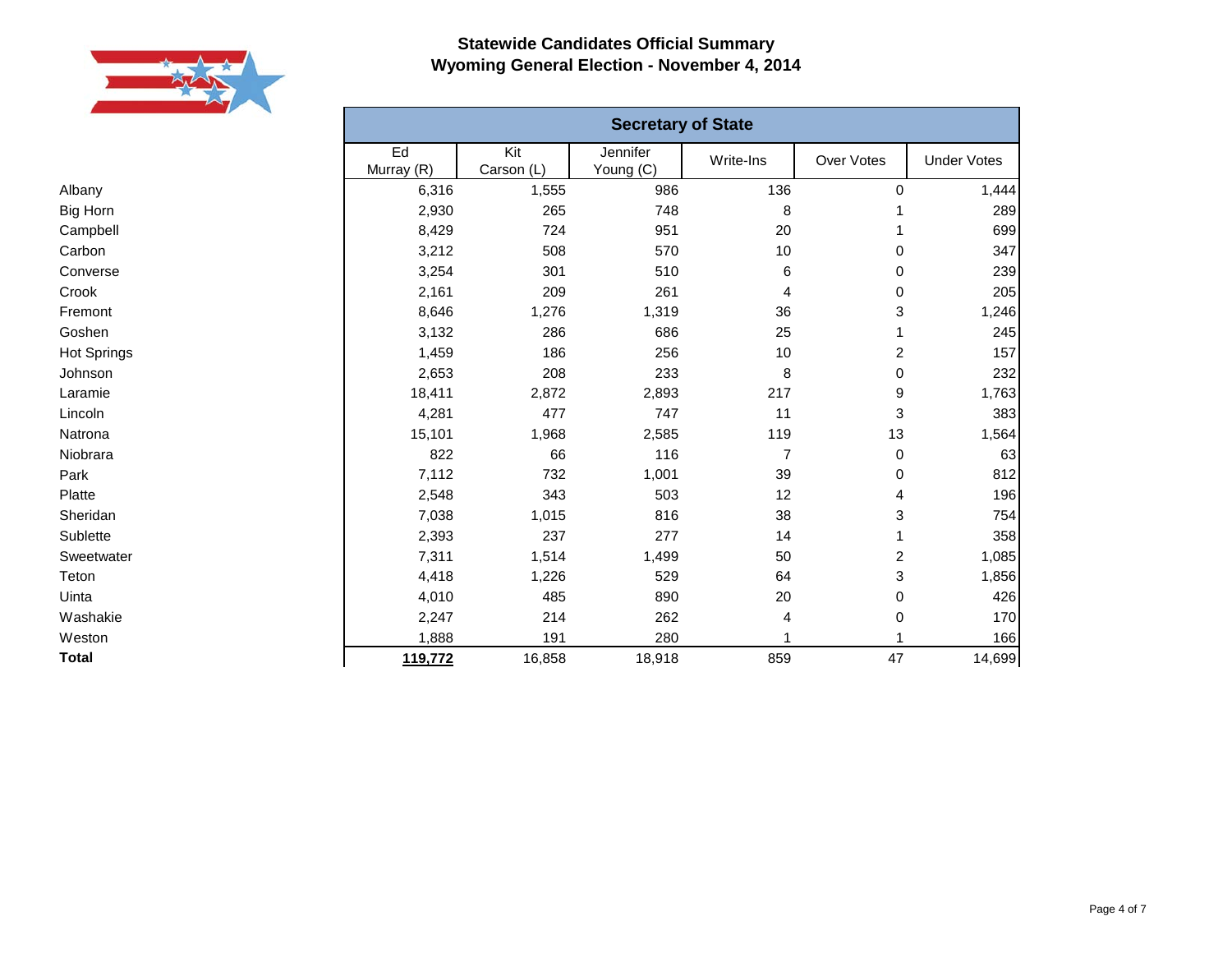

|                    | <b>State Auditor</b>    |           |                |                    |
|--------------------|-------------------------|-----------|----------------|--------------------|
|                    | Cynthia I.<br>Cloud (R) | Write-Ins | Over Votes     | <b>Under Votes</b> |
| Albany             | 7,544                   | 219       | 3              | 2,671              |
| <b>Big Horn</b>    | 3,698                   | 14        | 2              | 527                |
| Campbell           | 9,301                   | 47        | $\overline{c}$ | 1,474              |
| Carbon             | 3,861                   | 20        | 1              | 765                |
| Converse           | 3,666                   | 12        | 0              | 632                |
| Crook              | 2,429                   | 10        | 0              | 401                |
| Fremont            | 9,859                   | 66        | 1              | 2,600              |
| Goshen             | 3,784                   | 11        | 1              | 579                |
| <b>Hot Springs</b> | 1,707                   | 12        | 1              | 350                |
| Johnson            | 2,850                   | 14        | 0              | 470                |
| Laramie            | 20,922                  | 206       | 0              | 5,037              |
| Lincoln            | 5,083                   | 43        | 0              | 776                |
| Natrona            | 16,864                  | 210       | 1              | 4,275              |
| Niobrara           | 942                     | 3         | $\mathbf 0$    | 129                |
| Park               | 8,068                   | 71        | 2              | 1,555              |
| Platte             | 3,078                   | 21        | 0              | 507                |
| Sheridan           | 7,886                   | 90        | 0              | 1,688              |
| Sublette           | 2,696                   | 8         | 0              | 576                |
| Sweetwater         | 9,199                   | 112       | 0              | 2,150              |
| Teton              | 5,157                   | 79        | 1              | 2,859              |
| Uinta              | 4,977                   | 40        | 0              | 814                |
| Washakie           | 2,492                   | 10        | 0              | 395                |
| Weston             | 2,153                   | 7         | 0              | 367                |
| <b>Total</b>       | 138,216                 | 1,325     | 15             | 31,597             |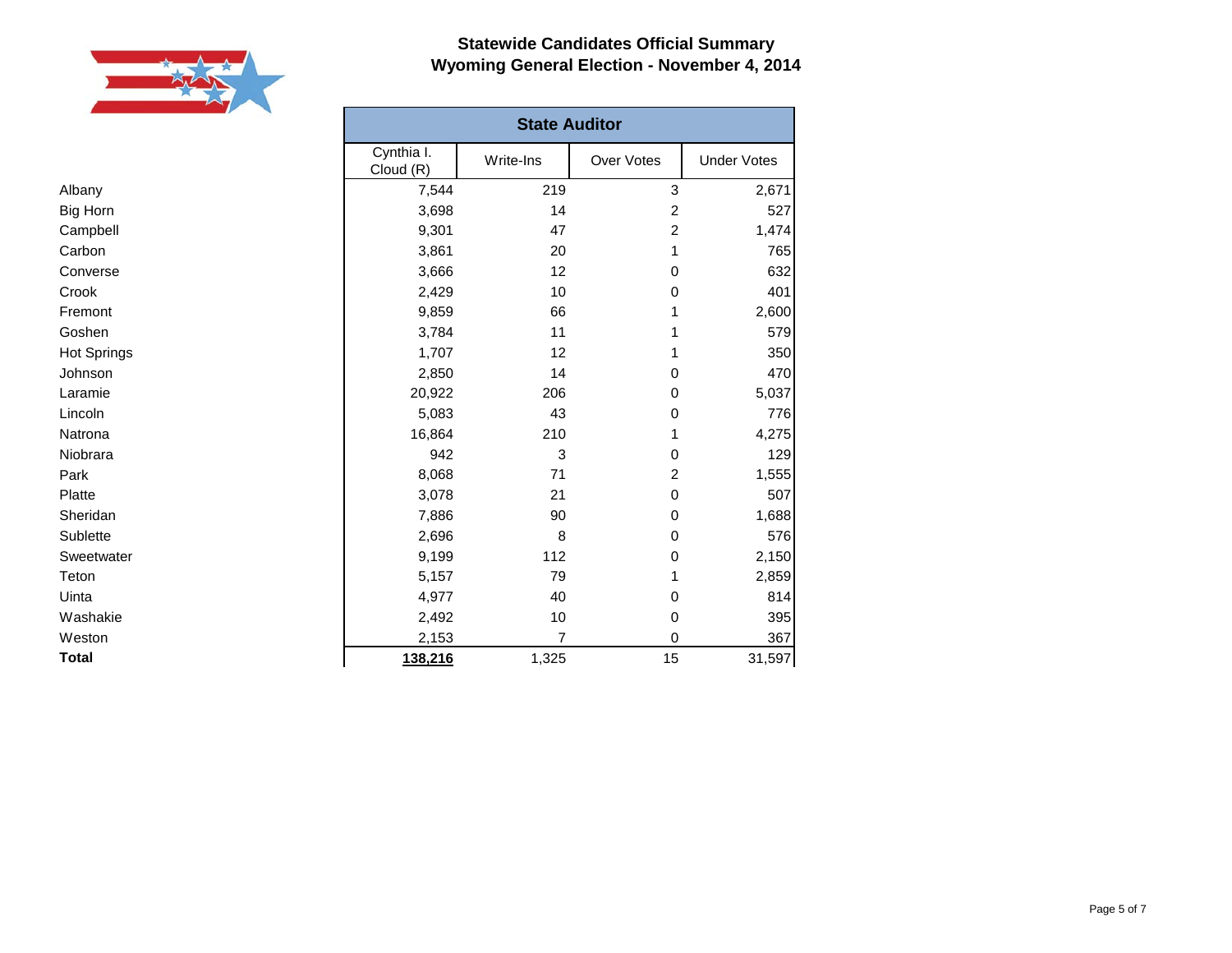

|                    | <b>State Treasurer</b> |           |                |                    |  |
|--------------------|------------------------|-----------|----------------|--------------------|--|
|                    | Mark<br>Gordon (R)     | Write-Ins | Over Votes     | <b>Under Votes</b> |  |
| Albany             | 7,641                  | 224       | $\overline{c}$ | 2,570              |  |
| <b>Big Horn</b>    | 3,653                  | 11        | 1              | 576                |  |
| Campbell           | 9,290                  | 42        | 1              | 1,491              |  |
| Carbon             | 3,846                  | 20        | 0              | 781                |  |
| Converse           | 3,685                  | 11        |                | 613                |  |
| Crook              | 2,431                  | 15        | 1              | 393                |  |
| Fremont            | 9,886                  | 70        | 2              | 2,568              |  |
| Goshen             | 3,829                  | 12        | 0              | 534                |  |
| <b>Hot Springs</b> | 1,708                  | 8         | 0              | 354                |  |
| Johnson            | 3,032                  | 15        | 0              | 287                |  |
| Laramie            | 21,069                 | 178       | 0              | 4,918              |  |
| Lincoln            | 5,066                  | 33        |                | 802                |  |
| Natrona            | 17,119                 | 212       | 2              | 4,017              |  |
| Niobrara           | 947                    | 5         | 0              | 122                |  |
| Park               | 8,029                  | 62        | 1              | 1,604              |  |
| Platte             | 3,067                  | 24        | 0              | 515                |  |
| Sheridan           | 8,121                  | 73        | 2              | 1,468              |  |
| Sublette           | 2,564                  | 12        | 0              | 704                |  |
| Sweetwater         | 9,097                  | 95        | 0              | 2,269              |  |
| Teton              | 5,262                  | 94        |                | 2,739              |  |
| Uinta              | 4,873                  | 33        | 0              | 925                |  |
| Washakie           | 2,488                  | 8         | 0              | 401                |  |
| Weston             | 2,128                  | 5         |                | 393                |  |
| <b>Total</b>       | 138,831                | 1,262     | 16             | 31,044             |  |